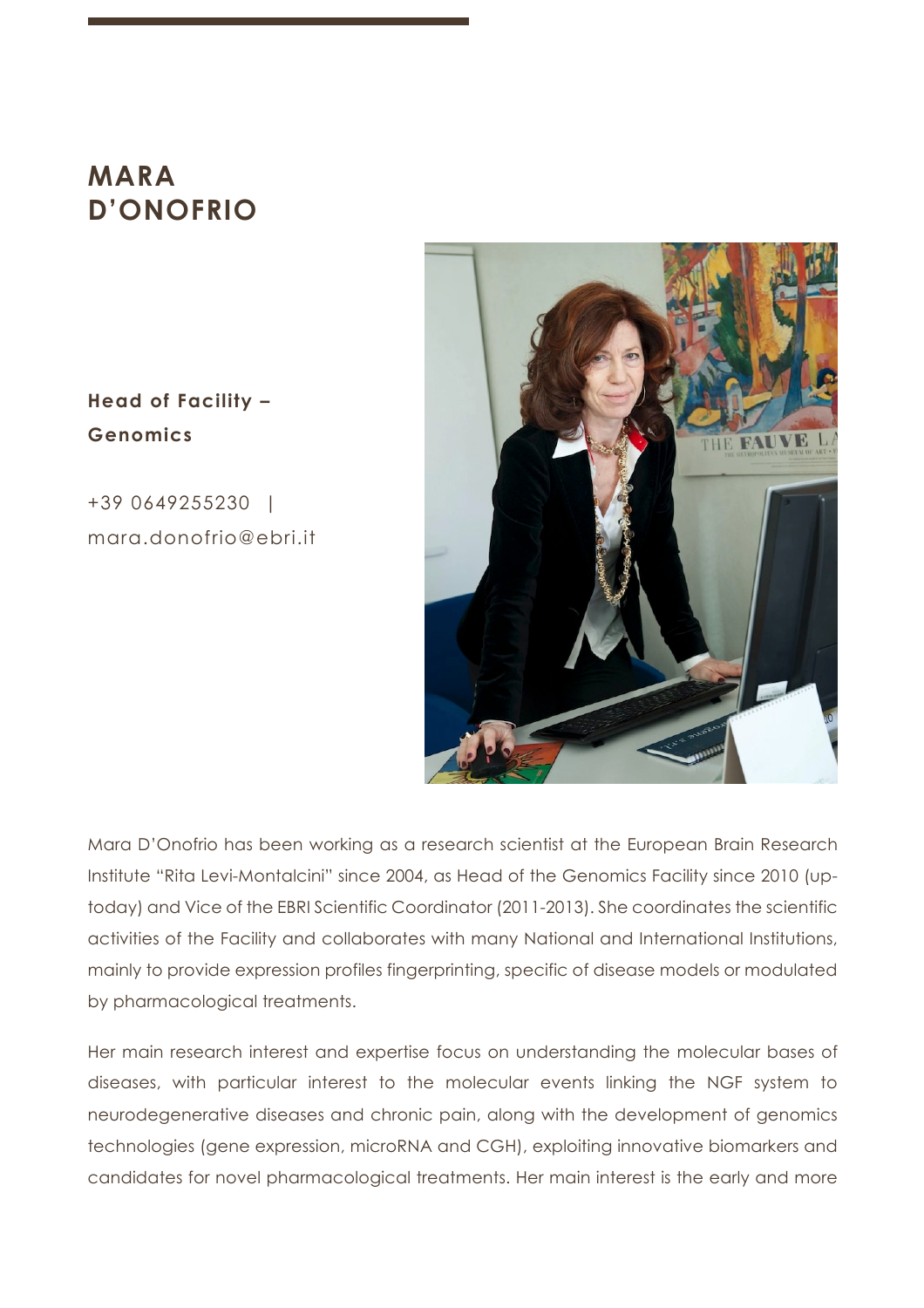accurate prediction and diagnosis of disease and disease progression and the redefinition of disease subtypes (typical application cancer) to optimize differential therapies (pharmacogenomics) and understand the individual responses (personalised medicine) to drugs with crucial implications for their development by the pharmaceutical industry.

She got her medical doctor degree at the School of Medicine at the "Sapienza University" (Roma, Italy) in 1986 and her PhD in Physiopathology at University of L'Aquila (Italy) in 1990. From 1986 to 1990 she was post-doctoral fellow at National Institutes of Health, (NIH, Bethesda, MD, USA), where she worked on the molecular characterization of the nuclear pore, under the supervision of Dr. John Hanover.

In 1995 she got her residency in Clinical Pathology at the University of L'Aquila.

From 1995 to 2004 she was a research assistance at the Neuroscience Institute Neuromed (Pozzilli, IS, Italy), where she worked on metabotropic glutamate receptors in neurodegeneration, neuroinflammation and brain tumors (Prof. Ferdinando Nicoletti), focusing on neuroprotective drugs in the treatment of neurodegenerative disorders and on neuro-immune network. She has been collaborating at projects on the identification of genetics of migraine with and without aura with Maria Gabriella Buzzi at the IRCCS Santa Lucia Foundation. The analysis of the genes of the calcium channels, CACNA1A and CACNA1E, in a basilar familiar migraine, contributed to the identification of a new mutation of the Na/K ATPase (R548). Mara D'Onofrio has been working at the molecular characterization of the gene expression profiling of a mouse model for Alzheimer's disease like neurodegeneration process (anti-NGF AD11 mouse) for further understanding of the physiopathogenesis of the disease and the identification of early biomarkers.

She is the EBRI coordinator of the EU Grant: "Magnetic DIagnostic Assay for neurodegenerative diseases", (MADIA), Horizon 2020 and of the Life Grant Project: Informatic platform based on mathematical models for a most accurate and non invasive diagnosis of neurodegenerative diseases by integration of clinical, instrumental, and innovative biomarkers data. She has also contributed to the FP7 EU funded project 603191, Acronym PAINCAGE (2014-2017) on innovative targets, involving the NGF system, for neuropathic pain treatment.

She is associate to the National Research Council as senior collaborator, to the scientific activities of Traslational Pharmacological Institute (IFT), working on specific activities on nervous system.

Mara D'Onofrio authored several publications in peer-reviewed journals.

**2**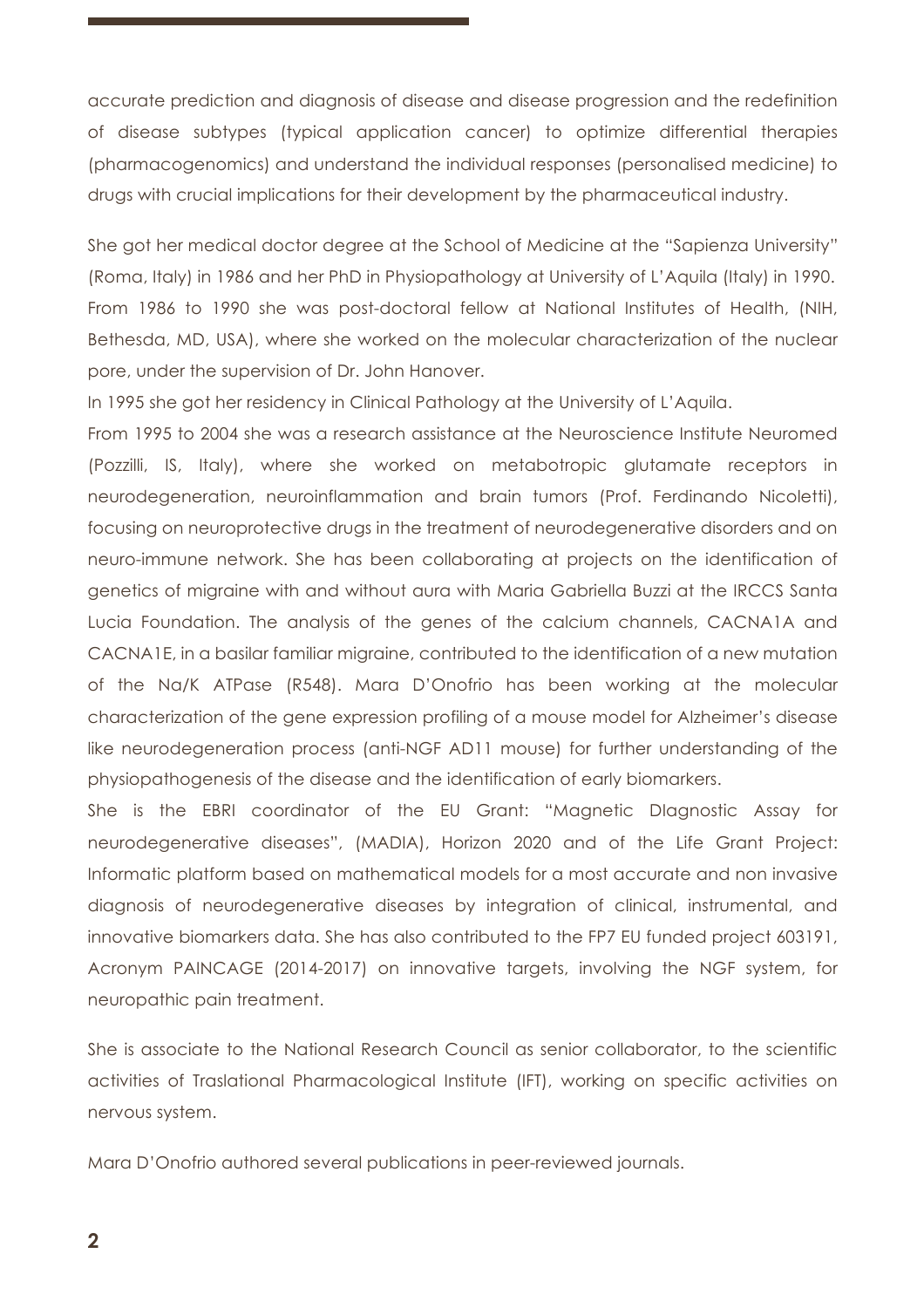#### **Education and Positions**

- She got her MD degree at the School of Medicine at the "Sapienza University" (Rome, Italy) in 1986 and her PhD in Physiopathology at University of L'Aquila (Italy) in 1990.
- From 1986 to 1990 she was research fellow at NIH, National Institutes of Health, (Bethesda, MD, USA), where she worked on the molecular characterization of a nuclear pore protein, under the supervision of John Hanover.
- In 1986 she got the abilitation to the medical profession, Università degli Studi di L'Aquila, L'Aquila.
- In 1995 she got her residency in Clinical Pathology at the University of L'Aquila.
- From 1995 to 2004 she was a research assistance at the Neuroscience Institute Neuromed (Pozzilli, IS, Italy), where she worked on metabotropic glutamate receptors in neurodegeneration, neuroinflammation and brain tumors.
- From 2004 to 2010 Researcher at the EBRI Foundation.
- From 2010 up to date, Head of the European Brain Research Institute (EBRI) "Rita Levi-Montalcini", Roma, Italy.
- From July 2011 to December 2013 Vice-Coordinator of the EBRI Foundation.

#### **Selected publications**

#### **2019**

Pandolfini L, Barbieri I, Bannister AJ, Hendrick A, Andrews B, Webster N, Murat P, Mach P, Brandi R, Robson SC, Migliori V, Alendar A, D'Onofrio M, Balasubramanian S, Kouzarides T (2019) METTL1 Promotes let-7 MicroRNA Processing via m7G Methylation. Mol Cell. Apr 19. pii: S1097-2765(19)30269-2. doi: 10.1016/j.molcel.2019.03.040.

D'Onofrio M. Trust within and in Science: Changing Landscape of Communication. Proceedings Conference (in press, 2019) " Social Media Marketing - Opportunities & Challenges", Jesus and Mary College, New Delhi Department of Commerce, University of Delhi, March 28-29.

Casagrande V, Mauriello A, Anemona L, Mavilio M, Iuliani G, De Angelis L, D'Onofrio M, Arisi I, Federici M, Menghini R (2019) Timp3 deficiency affects the progression of DEN-related hepatocarcinoma during diet-induced obesity in mice. Acta Diabetol. Jul 10. doi: 10.1007/s00592-019-01382-x.

#### **2018**

Terrigno M, Busti I, Alia C, Pietrasanta M, Arisi I, D'Onofrio M, Caleo M, Cremisi F (2018) Neurodegenerated by mouse ES cell with hippocampal or cortical identity display distinct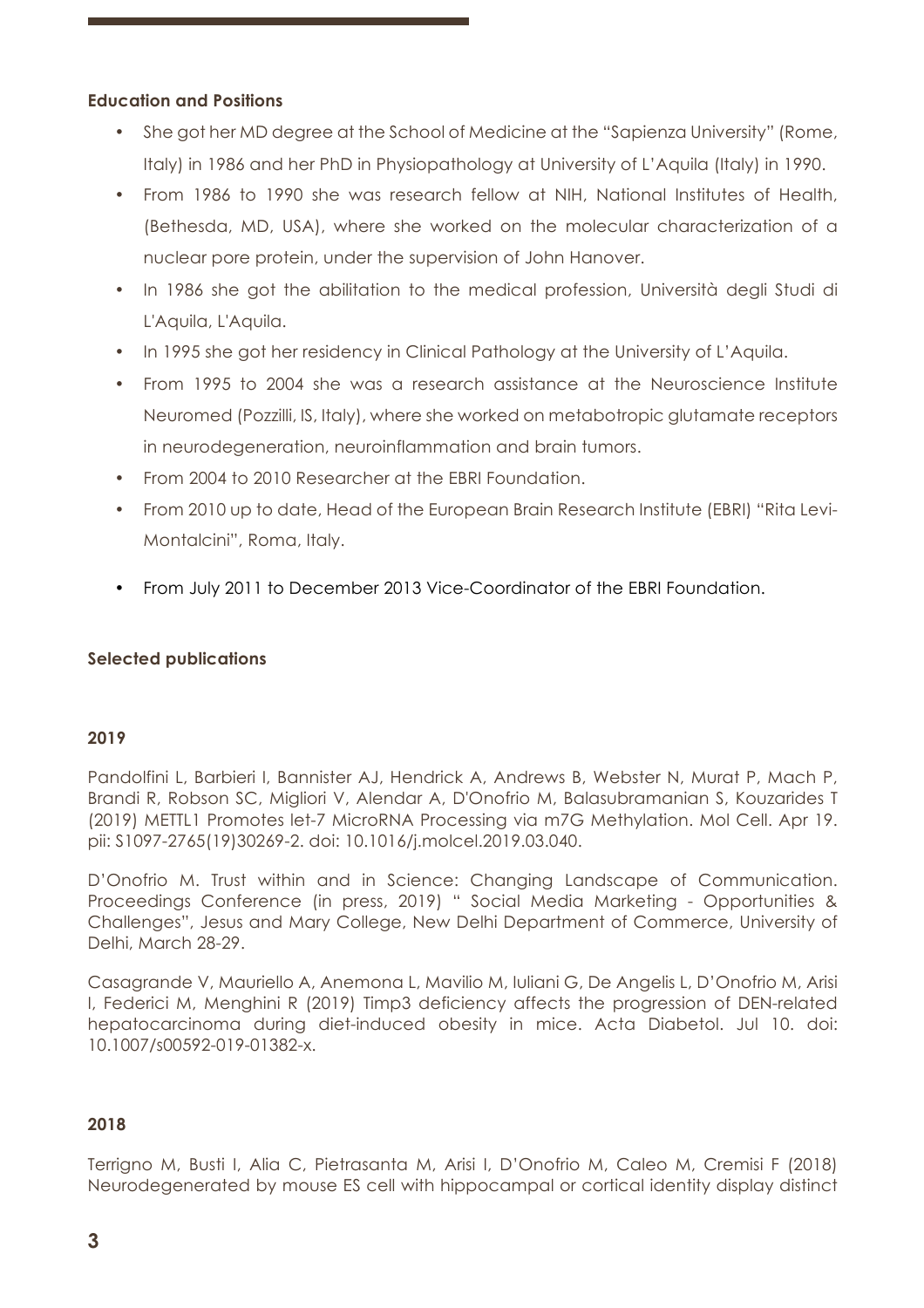projection patterns when co-transplanted in the adult brain. Stem Cell Reports. Mar 13;10(3):1016-1029. doi: 10.1016/j.stemcr.2018.01.010. Epub 2018 Feb 15.

Rizzi C, D'Onofrio M et al. NGF steers microglia towards a neuroprotective phenotype (2018) Glia Jul; 66(7): 1395–1416. Epub 2018 Feb 2.

#### **2017**

Chirichella M, Lisi S, Fantini M, Goracci M, Arisi I, D'Onofrio M, Brandi R, Di Primio C, Cattaneo A. "Post-translational-selective intracellular silencing of acetylated proteins with de novo selected intrabodies" (2017) Nature Methods Jan 16. doi: 10.1038/nmeth.4144. [Epub ahead of print].

Fasulo L, Brandi R, Arisi I, La Regina F, Berretta N, Capsoni S, D'Onofrio M, Cattaneo A (2017) "ProNGF Drives Localized and Cell Selective Parvalbumin Interneuron and Perineuronal Net Depletion in the Dentate Gyrus of Transgenic Mice". Front Mol Neurosci Feb 9;10:20. doi: 10.3389/fnmol.2017.00020.

Caputo M, Balzerano A, Arisi I, D'Onofrio M, Brandi R, Bongiorni S, Brancorsini S, Frontini M, Proietti-De-Santis L (2017) CSB ablation induced apoptosis is mediated by Increased Endoplasmic Reticulum Stress Response. PLoS One Mar 2;12(3):e0172399. doi: 10.1371/journal.pone.0172399.

Severini C, Petrocchi Passeri P, Ciotti MT,Florenzano F, Petrella C, Malerba F, Bruni B, D'Onofrio M, Arisi I, Brandi R,Possenti R, Calissano P, Cattaneo A (2017) Evidence for reduced pain sensitization by 'painless' NGF in dorsal root ganglion neurons. Neuropharmacology Feb 2. pii: S0028-3908(17)30034-5. doi: 10.1016/j.neuropharm.2017.01.035.

Ambrosini A, D'Onofrio M, Buzzi MG, Arisi I, Grieco GS, Pierelli F, Santorelli FM, Schoenen J (2017) The interplay of two single nucleotide polymorphisms in the CACNA1A gene may contribute to migraine susceptibility. Headache 2017 Jul;57(7):1136-1144. doi: 10.1111/head.13107. Epub Jun 1.

Antonelli M, Strappazzon F, Arisi I, Brandi R, D'Onofrio M, Sambucci M, Barilà D, Stagni V (2017) ATM kinase sustains Breast Cancer Stem-like Cells by promoting ATG4C expression and autophagy", Oncotarget. Mar 28;8(13):21692-21709. doi: 10.18632/oncotarget.15537.63. 63.

Mancini F, Di Conza G, Monteleone V, Arisi I, Teveroni E, Buttarelli M, Pellegrino M, Pieroni L, D'Onofrio M, Urbani A, Lozano G, Pontecorvi A, Mazzone M, Moretti F (2017) MDM4 actively restrains cytoplasmic mTORC1 by sensing nutrient availability, Mol Cancer. Mar 7;16(1):55. doi: 10.1186/s12943-017-0626-7.

#### **2016**

D'Aurizio R, Russo F, Chiavacci E, Baumgart M, Groth M, D'Onofrio M, Arisi I, Rainaldi G, Pitto L, Pellegrini (2016) Discovering miRNA Regulatory. Jul 14;4:60. Front Bioeng Biotechnol. 2016 Jul 14;4:60. doi: 10.3389/fbioe.2016.00060. PubMed PMID: 27471727;

PubMed Central PMCID: PMC4943955.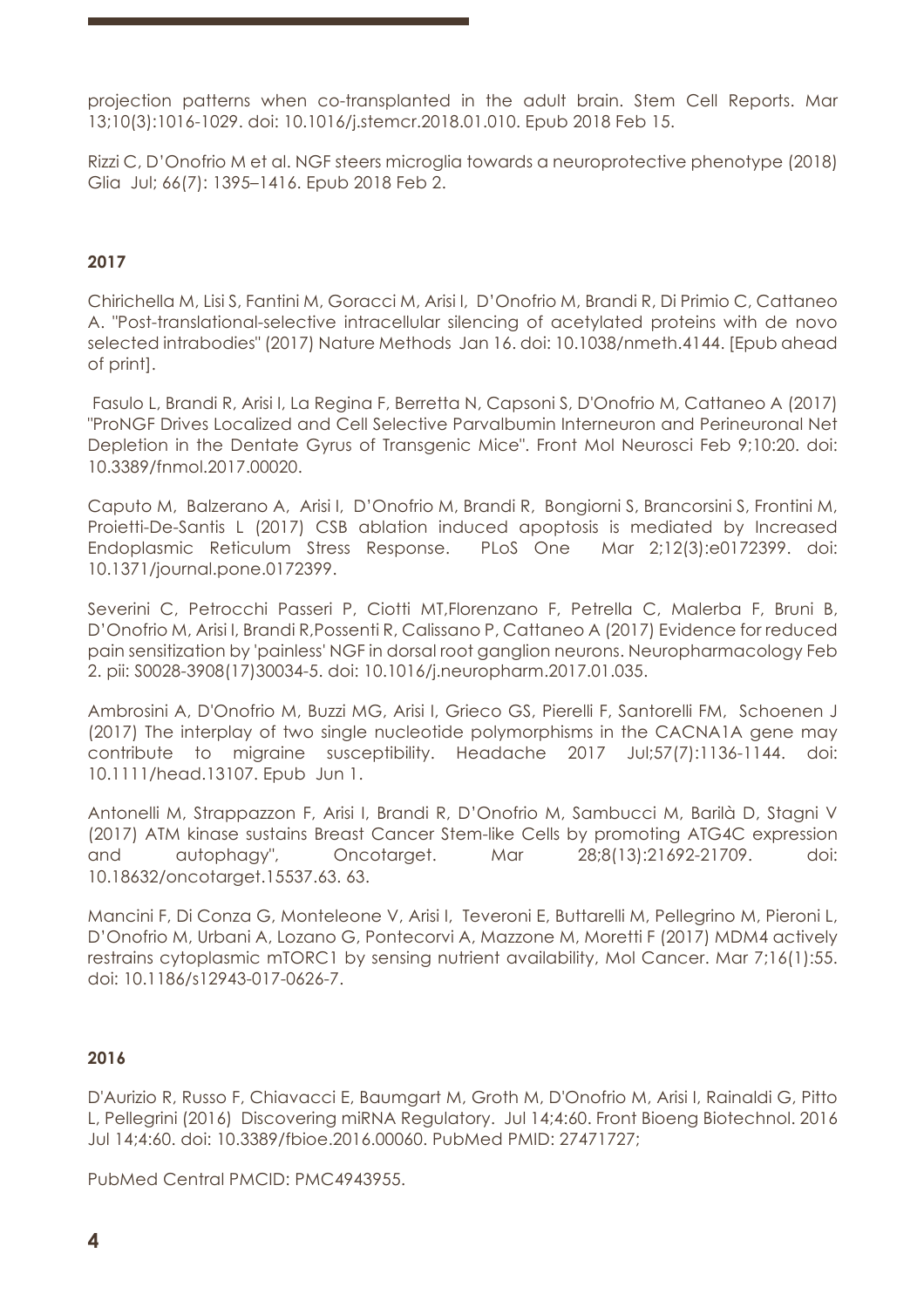Guglielmi L, Nardella M, Musa C, Iannetti I, Arisi I, D'Onofrio M, Storti A, Valentini A, Cacci E, Biagioni S, Augusti-Tocco G, D'Agnano I, Felsani A (2016) Lamin A/C Is Required for ChAT-Dependent Neuroblastoma Differentiation. Mol Neurobiol. May 25.

Pandolfini L, Luzi E, Bressan D, Ucciferri N, Bertacchi M, Brandi R, Rocchiccioli S, D'Onofrio M, Cremisi F (2016) RISC-mediated control of selected chromatin regulators stabilizes ground state pluripotency of mouse embryonic stem cells. Genome Biol. May 6; 17(1):94.

D'Aurizio R, Russo F, Chiavacci E, Baumgart M, Groth M, D'Onofrio M, Arisi I, Rainaldi G, Pitto L, Pellegrini M (2016) Discovering miRNA Regulatory Networks in Holt–Oram Syndrome Using a Zebrafish Model". Front Bioeng Biotechnol. Jul 14;4:60.

## **2015**

Arisi I, D'Onofrio M, Brandi R, Cattaneo A, Bertolazzi P, Cumbo F, Felici G and Guerra C (2015) Time Dynamics of Protein Complexes in the AD11 Transgenic Mouse Model for Alzheimer's Disease. BMC Neurosci. Apr 29;16:28. doi: 10.1186/s12868-015-0155-5.

Bertacchi M, Lupo G, Pandolfini L, Casarosa S, D'Onofrio M, Pedersen RA, Harris WA, Cremisi F (2015) Activin/Nodal Signaling Supports Retinal Progenitor Specification in a Narrow Time Window during Pluripotent Stem Cell Neuralization. Stem Cell Reports. Sep 16. pii: S2213- 6711(15)00245-3.

Pellegrino M, Mancini F, Lucà R, Coletti A, Giacchè N, Manni I, Arisi I, Florenzano F, Teveroni E, Buttarelli M, Fici L, Brandi R, Bruno T, Fanciulli M, D'Onofrio M, Piaggio G, Pellicciari R, Pontecorvi A, Marine JC, Macchiarulo A, Moretti F (2015) Targeting the MDM2/MDM4 Interaction Interface as a Promising Approach for p53 Reactivation Therapy Cancer Res. Nov 1;75(21):4560-72.

Chiavacci E, D'Aurizio R, Guzzolino E, Russo F, Baumgart M, Groth M, Mariani L, D'Onofrio M, Arisi I, Pellegrini M, Cellerino A, Cremisi F, Pitto L (2015) microRNA 19° replacement partially rescues fin and cardiac defects in Zebrafish model of Holt Oram Syndrome. Sci Rep Dec 14;5:18240.

## **2014**

Tzanoulinou S, Brandi R, Arisi I, D'Onofrio M, Urfer SM, Sandi C, Constam D, Capsoni S (2014) Pathogen-Free Husbandry Conditions Alleviate Behavioral Deficits and Neurodegeneration in AD10 Anti-NGF Mice. J Alzheimers Dis. Jan1;38(4):951-64. doi: 10.3233/JAD-131037.

Arisi I\*, D'Onofrio M\*, Brandi R\*, Malerba F, Paoletti F, Storti AE, Fulvio Florenzano, Luisa

Fasulo and Cattaneo A (2014) proNGF/NGF mixtures behave as a new ligand in the NGFregulated transcriptional response in PC12 cells". BMC Neuroscience 2014 Apr 8;15:48. doi: 10.1186/1471-2202-15-48.

Bertacchi M, Pandolfini L, D'Onofrio M, Brandi R, Cremisi F (2016) The double inhibition of endogenously-produced BMP and Wnt factors synergistically triggers dorsal telencephalic differentiation of mouse ES cells Dev Neurobiol. Jan;75(1):66-79. doi: 10.1002/dneu.22209. Epub 2014 Jul 16.